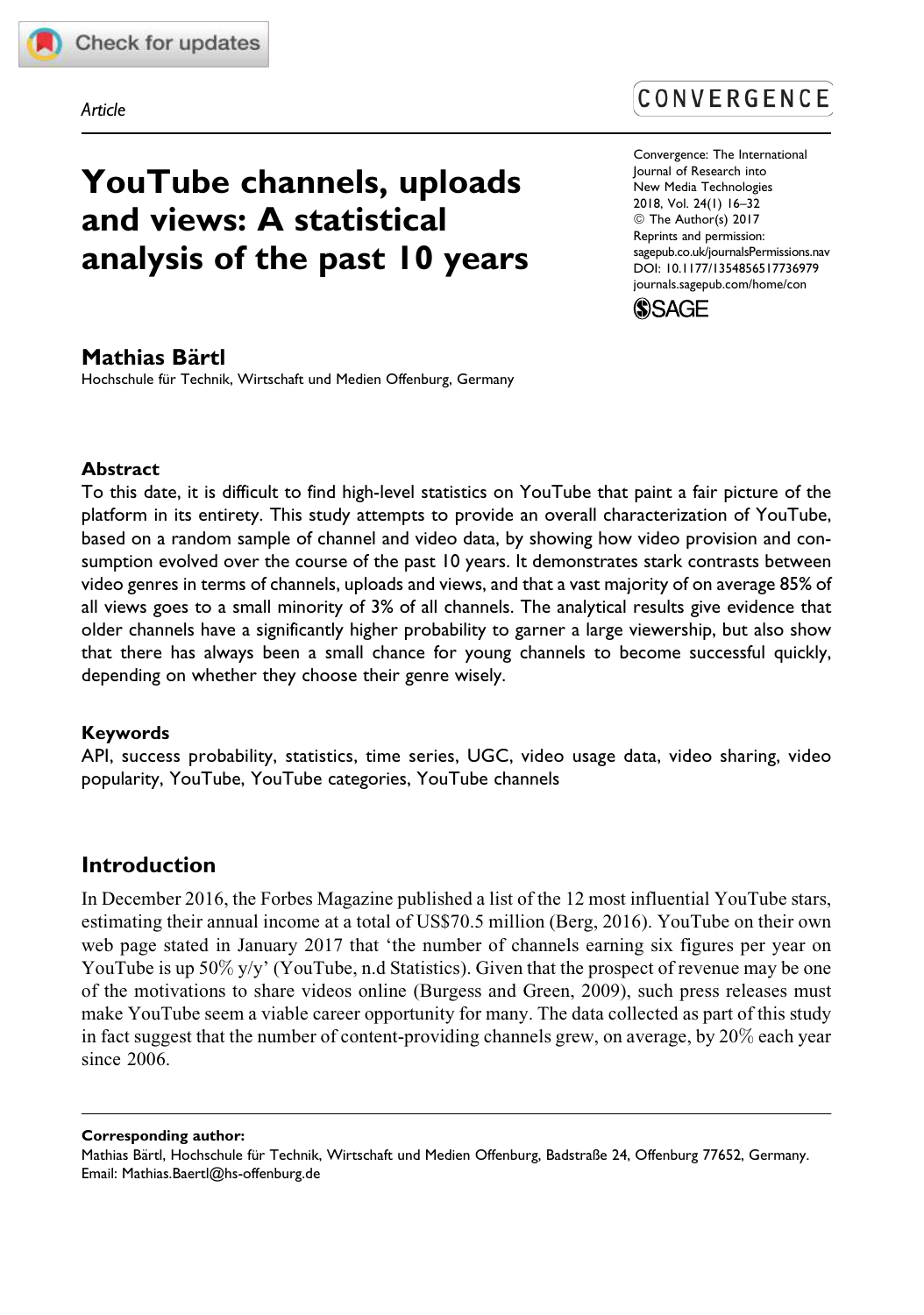After Google purchased YouTube, the number of professional productions on YouTube significantly increased (Kim, 2012; Lobato, 2016; Vonderau, 2016). Some scholars support the notion that it is generally harder for user-generated content (referred to as UGC for brevity in the remainder of this article) to attract views (Kruitbosch and Nack, 2008). Other studies identify a strong preference for UGC (Welbourne and Grant, 2016) or at least a higher viewer interaction with UGC through commenting and voting (Liikkanen and Salovaara, 2015). However, the sheer volume of already existing competition must make it difficult for both professionals and amateurs to deliver their content to any larger audience (Cunningham et al., 2016).

A basic prerequisite for providing a quantitative assessment of a new channel's chances to attract a relevant number of views is the availability of adequate high-level statistics, but to this date, such statistics are hard to find. YouTube in its own communications is most inexplicit with numbers, and even plain questions such as 'How many channels and videos exist on YouTube?' can only be answered vaguely. For example, as of 2015, Vonderau finds estimates that range from 80 million to more than 3 billion videos (Vonderau, 2016). To contribute to a discussion that delivers a more global view, this article presents a quantitative analysis of the composition of the platform in terms of channels, uploads and views by video category (a genre-like classification used by YouTube) over time. It also addresses the impact of a channel's age and category on its success and provides estimates for young channels to become successful. The analysis is based on data from 19,025 channels, covering 5,591,400 videos uploaded between 2006 and 2016. The data were obtained through the YouTube application programming interface (API), by applying statistical sampling techniques. These, with some caveats, enable conclusions that can be seen as representative for all of YouTube. It is hoped that the findings are not only useful to individuals or companies considering whether to establish a YouTube presence but also to researchers with an interest in online video-sharing practices.

The article is organized as follows: the next section introduces related research that has also analysed YouTube data to draw conclusions about video sharing on the website. The following section specifies the aim of this article, drawing on findings from existing work. Subsequently, I discuss the technicalities of sampling representative data from YouTube and explain the approach taken to obtain the data in support of this study. Then, I present the key findings of the data analysis and conclude by offering a discussion on the analytical results and their implications.

## Related work

YouTube, according to [alexa.com](http://alexa.com), is the second most visited website worldwide, and its rise to one of the most relevant mass communication media of the past decade calls for significant attention from academia. YouTube also keeps detailed records of all user interaction and shares some of the so-produced data publicly, which vastly enhances quantitative research opportunities. A range of studies has picked up on this and exploited YouTube data to produce insights into social video sharing. The majority of such work has focused on the description and analysis of videos and viewer interaction, the prediction of video popularity, and external factors affecting how videos are being used and shared. This section gives a brief overview of such work and its key findings.

Various studies have explored the length, upload and access patterns, lifespan, ratings and comments, resolution and file size of YouTube videos to assess the extent to which they differ from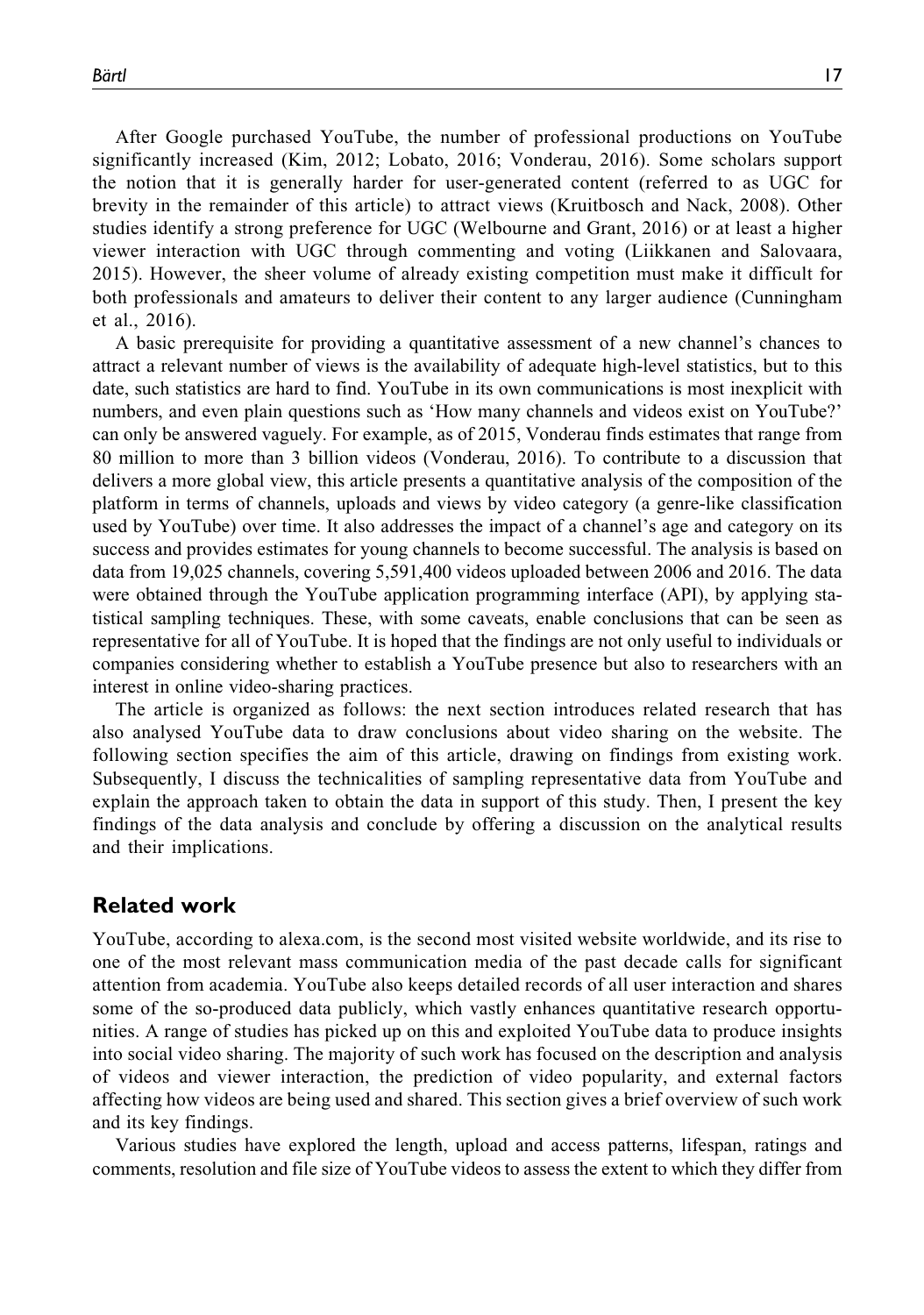traditional streaming content and help service providers optimize their networks (Cha et al., 2009; Che et al., 2015; Cheng et al., 2008). One study introduces a random prefix sampling approach to address the issue of unknown number of videos hosted on YouTube and estimates roughly 500 million videos by May 2011 (Zhou et al., 2011).

Analyses of viewer interaction showed that many YouTube videos experience a peak of attention, normally within a few days after their publication, although the vast majority of videos does not receive any relevant attention at all (Cha et al., 2009; Crane and Sornette, 2008). Based on a more detailed analysis of view patterns before and after the peak, Crane and Sornette suggested a classification into 'viral', 'quality', 'junk' and 'memoryless' videos. Figueiredo et al. (2011) developed a simplified approach to label videos in accordance with that classification but found that videos can have several peaks of popularity.

To further understand a video's viewing evolution more analytically, some studies developed models to predict longer term popularity by extrapolating from early view patterns. This idea seems plausible when based on the assumption that most popular videos experience their peak of attention during the first days after their release; it was found to produce reliable results by Szabo and Huberman (2010) and Pinto et al. (2013). However, Borghol et al. (2011) demonstrated that over a longer period of time views can fluctuate significantly from week to week and concluded that early lifetime views are not necessarily a good indicator of a video's future popularity. With reference to the high variance of viewer interaction, they propose to base prediction models on collections of uploads rather than individual videos.

Following up on their initial study, Borghol et al. published a second article that uses a framework of external content-agnostic factors (e.g. size of the uploader's network, number of keywords associated with the video, video age) as a starting point to analyse video popularity by comparing video clones. They find the total number of previous views to have the largest impact on future video popularity except for very young videos (where the size of the uploader's network is most important), followed by video age. Their study provides evidence for the common notion that such factors, alongside a first-mover advantage, strongly contribute to the 'rich-get-richer' phenomenon (Borghol et al., 2012). Other studies focused on the networking character of YouTube and investigated how videos are discovered and shared: Searching or clicking on YouTube suggestions was identified as the most common way to access a video (Figueiredo et al., 2011), while physical proximity of users, locality of interest (e.g. sports, news, politics) and language create barriers to geographic diffusion but, to some extent, can be overcome by social sharing (Brodersen et al., 2012). Further aspects, such as active user interaction through commenting (Liikkanen and Salovaara, 2015) or content factors (such as UGC or professional, style of delivery, gender of presenter; Welbourne and Grant, 2016) and their relation to video popularity have also been subject to quantitative research.

Most data-centric studies on YouTube aim to draw general conclusions related to individual videos, although some produce high-level statistics as a by-product (e.g. Brodersen et al., 2012; Che et al., 2015; Cheng, 2013; Cheng et al., 2008; Figueiredo et al., 2011). What is lacking is a more global quantitative description of YouTube, focused on larger aggregates, such as channels or video categories, as suggested by Borghol et al. (2011).

## Aim of the study

For the purpose of understanding YouTube from a high-level perspective, this study aims to provide an overall characterization by: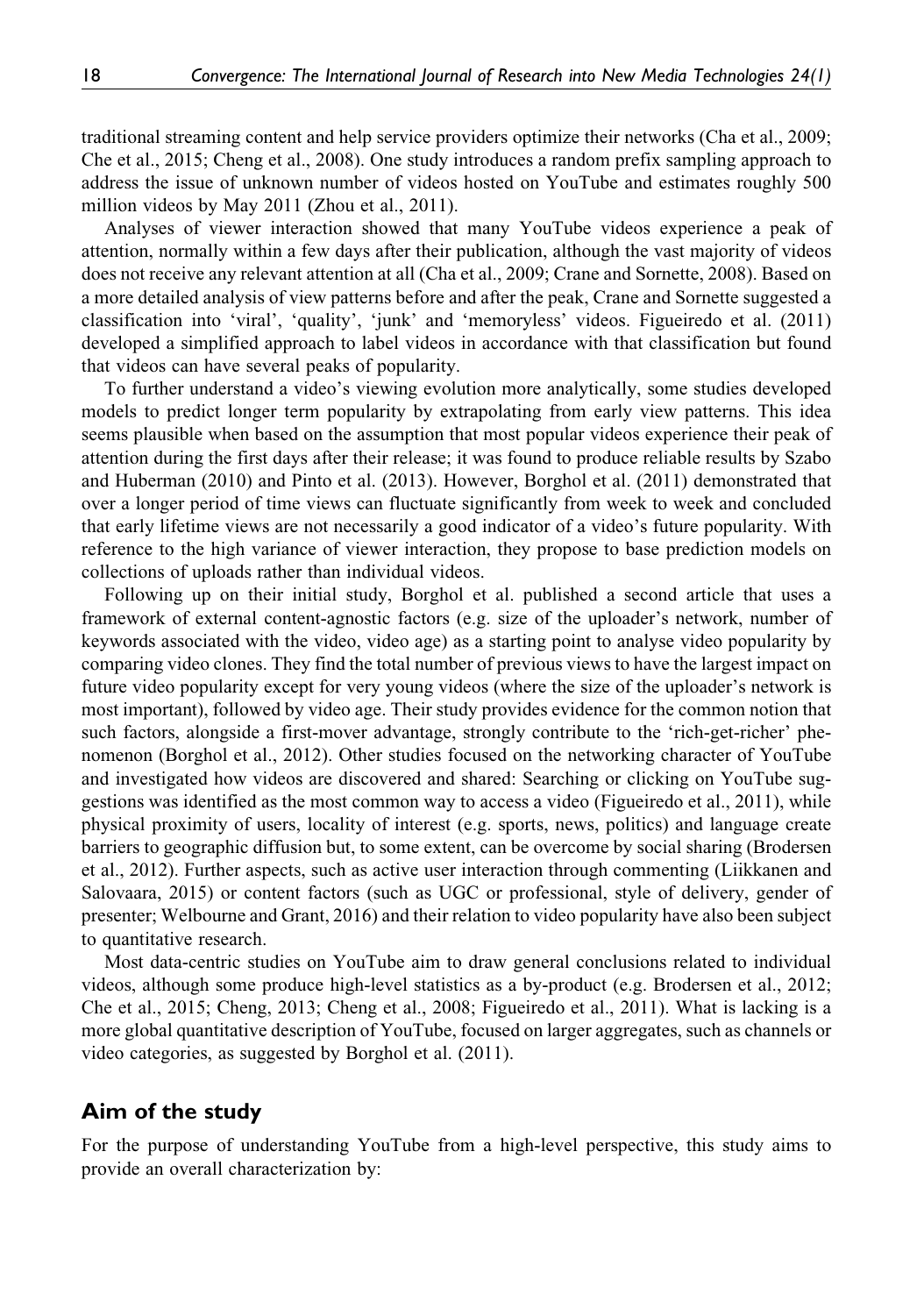- describing how channels, uploads and views on YouTube evolved over time;
- analysing the distribution of views among content-providing YouTube channels; and
- $\bullet$ identifying factors that affect a channel's potential to garner a significant viewership.

## Approach

Existing quantitative work on YouTube varies in a range of technical aspects, such as sample size and collection frequency (from less than 100 to several millions of videos, captured through just one or several snapshots in time), data collection approach (crawling, API querying, manual, or a combination of these) and in whether it looks across all of YouTube's content or focuses on specific types of videos. However, depending on how and when data are retrieved, results can vary widely and even conflict with each other. It is therefore crucial to carefully consider the specifics of YouTube data collection mechanisms in light of the desired analytical outcomes. This section describes the technicalities associated with obtaining data from YouTube and explains the approach taken for the purposes of this study. It starts with a general description in subsection 'Data collection overview' and provides a more in-depth explanation of sampling details in subsection 'Sampling details and biases'.

#### Data collection overview

Given that retrieving and analysing data on all videos hosted on YouTube is currently impossible (Wu et al., 2014), the key challenge is to compile a sample of data that are representative for all of YouTube but technically manageable. In principle, there are two basic methods for collecting YouTube samples: crawling or querying the YouTube API. Crawling is retrieval of data by having a data collection software visit a YouTube video page and capture predefined data items (e.g. video title, number of views, likes, dislikes, etc.). The tool then follows 'related videos' links listed on that page and carries on until some predefined completion criteria are met. Crawling allows the collection of any data that can also be viewed by a person looking at the page, but, as Zhou et al. have shown, produces samples that are highly biased towards popular videos, hence significantly underestimates the number of videos with little attention (2011). The second alternative, querying the YouTube API, allows the retrieval of data for specified videos or channels. The API also responds to keyword searches. Returns to keyword searches are ordered in some form of YouTube-defined popularity metric and, therefore, also tend to be skewed towards popular content (Borghol et al., 2011).

The way to obtain an unbiased data set is randomized sampling that is not directly supported by the YouTube API (Pinto et al., 2013). However, in principle, it seems possible to create a nearrandom collection of YouTube channels by using keyword searches which themselves can be seen as random samples. For this study, a tool was implemented to generate random string searches and retrieve channels with a creation date between 1 January 2006 and 31 December 2016. In a first step, the tool keeps sending search requests to the YouTube API until, after removal of duplicates, a predefined number of channels has been collected. An additional filter was applied to collect only the channels with at least five uploads (a disadvantage for very young channels but necessary to focus the analysis on active content providers). In a second step, all channel and video data associated with the list from step one are retrieved via the API as specific data requests.

The complete data collection process was repeated four times, creating four batches of approximately 5000 channels each with between 2,121,332 and 2,263,076 associated videos. The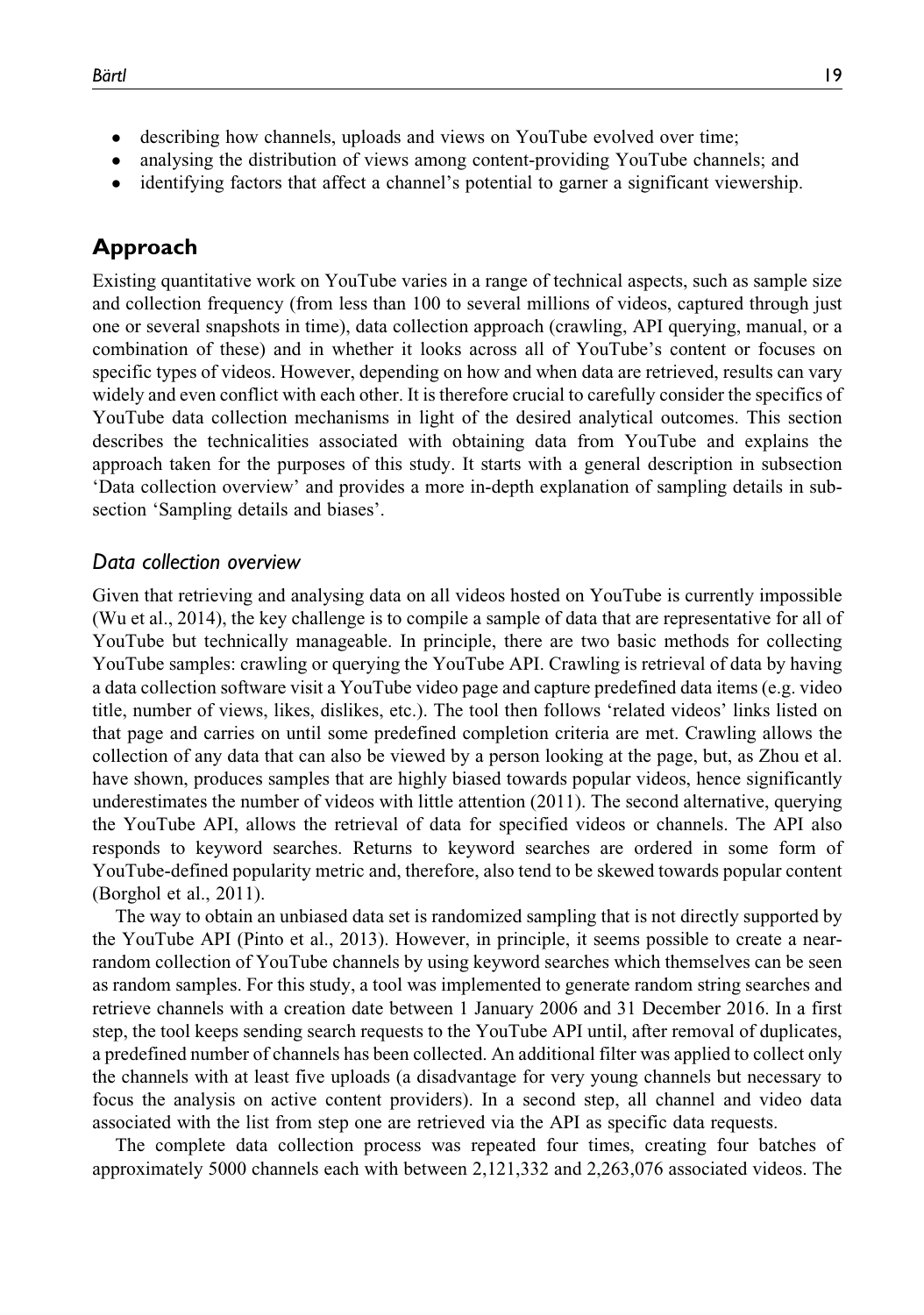| Search string length | Cases | <b>Minimum</b> | Lower guartile | Median    | Upper quartile | Maximum   |
|----------------------|-------|----------------|----------------|-----------|----------------|-----------|
| 0                    |       | 1.000.000      | 1.000.000      | 1,000,000 | 1,000,000      | 1,000,000 |
|                      | 10    | 1.000.000      | 000,000,1      | 1,000,000 | 1.000.000      | 1,000,000 |
| $\overline{2}$       | 33    | 22,952         | 167,289        | 643.045   | 1,000,000      | 1,000,000 |
| 3                    | 116   | 52             | 1253           | 4064      | 16,666         | 1,000,000 |
| 4                    | 194   | 0              |                | 20        | 46             | 000,000,1 |
| 5                    | 244   | 0              | 0              | 0         |                | 145.603   |

Table 1. Number of results reported by YouTube in relation to search string length.

analytical results presented in the Findings section are based on all four batches combined, with duplicate channels and videos removed. The removal of duplicates left 19,025 unique channels and 5,591,400 videos in the combined sample.

#### Sampling details and biases

Several methods exist to create random searches, such as randomly selecting words from a dictionary or using randomly chosen time frames. To avoid bias towards a certain language or time span, the data collection tool developed for the purposes of this study creates a search string by combining a number of randomly selected letters. Each search string is forwarded to the YouTube API as a keyword search; the API responds by reporting a number of 'results' (a sole value, e.g. 'About 105,000 results') and a list of retrievable 'returns', limited to a maximum of 500 (YouTube, n.d., Developers); limiting the number of returns is common for any Internet search engine. If more returnable results exist, YouTube applies some form of popularity sorting and, in theory, makes a subset of 500 returns available. Consequently, a key question of the random search string approach is the ideal length of that string: Short strings tend to yield far more than 500 results and returns will be biased by You-Tube's popularity sorting algorithm. Short strings also create much overlap in search results (e.g. the channel 'La Voz del Gol' will be found by both the searches 'voz' and 'gol'), negatively affecting data collection performance. Long strings mostly yield too few or no results at all, thereby making the data collection process time-consuming. Long strings also might give preference to channels with awkward abbreviations and discriminate against channels with common names.

Given that the ideal string length is unknown, in this study that parameter is also selected by chance (chances were arbitrarily set to: 2% for zero letters, 4% for one letter, 6% for two letters, 20% for three letters, 29% for four letters and 39% for five letters). The extent to which the search string length affected the results and returns is illustrated by the statistics provided in Tables 1 and 2.

As shown in Table 1, search strings of length 0 (four search requests) or 1 (10 search requests) always generate at least one million results (while the YouTube search page can present any value for number of results, this value is set to a maximum of 1,000,000 for searches via the API). The numbers in Table 2 also indicate that YouTube does not rigorously enforce the maximum 500 returns restriction; some searches retrieved more returns. As expected, both the number of results and returns decrease significantly with an increasing string length, although it is still possible for longer strings to generate very many results and returns (if the string happens to be a common word, e.g. 'why', 'next', 'pause').

The statistics in Tables 1 and 2 confirm that there is not one optimal search string length to generate a random sample of YouTube channels. However, for many searches, the actual number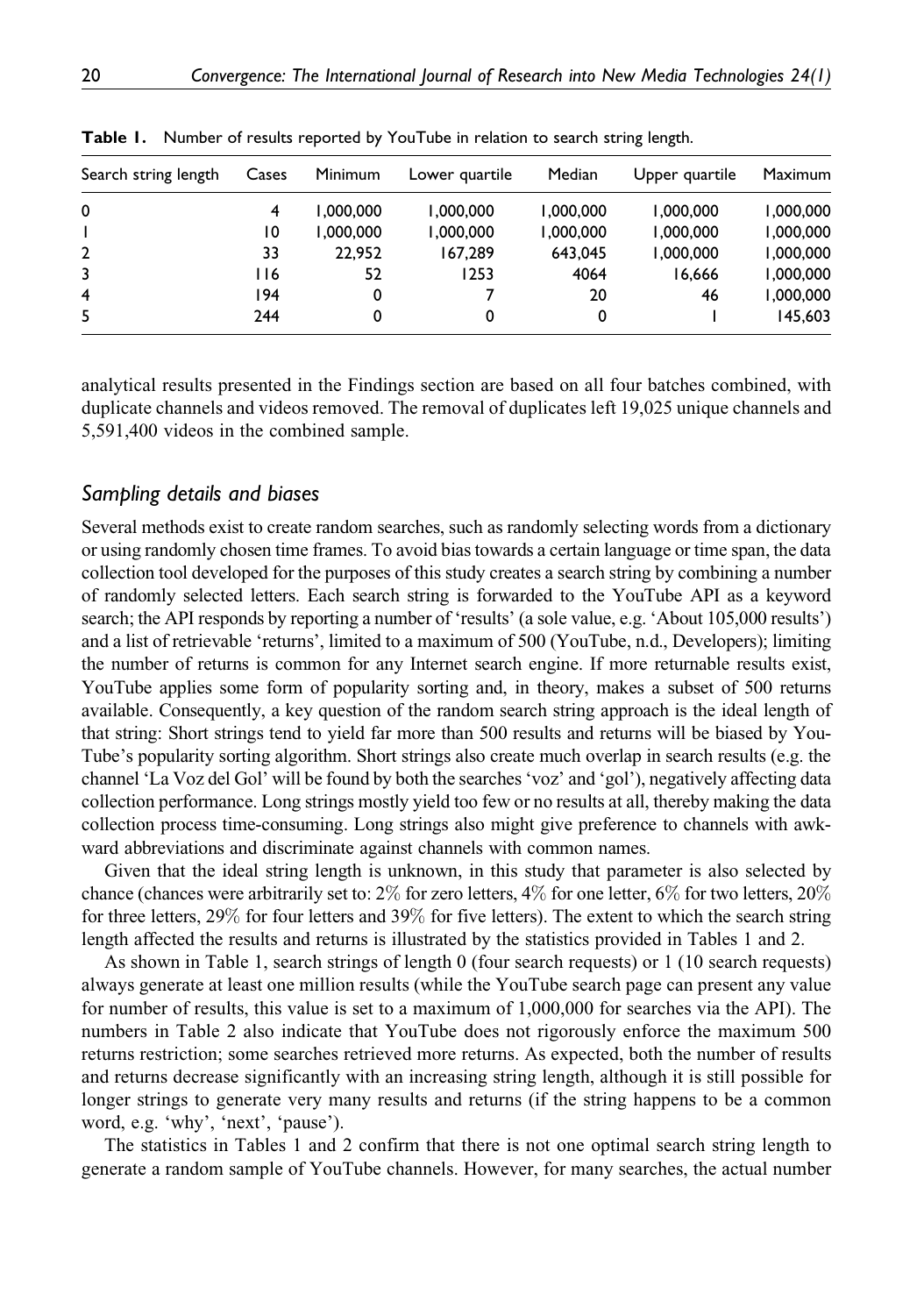| Search string length | Cases | Minimum | Lower quartile | Median | Upper quartile | Maximum |
|----------------------|-------|---------|----------------|--------|----------------|---------|
| 0                    |       | 257     | 30 I           | 490.5  | 574.25         | 583     |
|                      | 10    |         | 104.75         | 145.5  | 334.75         | 534     |
| $\overline{2}$       | 33    | 10      | 182.5          | 475    | 524            | 588     |
| 3                    | 116   |         | 58.25          | 133.5  | 274.5          | 512     |
| $\overline{4}$       | 194   | 0       | 0              |        | 5.25           | 505     |
| 5                    | 244   |         | 0              |        | 0              | 440     |

Table 2. Number of actual returns in relation to search string length.

| -<br>3                                      | --<br><b>116</b> |         | . .<br>$-1$<br>58.25 | .<br>133.5 | ---<br>274.5   | <br>512        |
|---------------------------------------------|------------------|---------|----------------------|------------|----------------|----------------|
| 4                                           | 194              |         | 0<br>0               |            | 5.25           | 505            |
| 5                                           | 244              | 0       | 0                    | 0          | 0              | 440            |
|                                             |                  |         |                      |            |                |                |
| Table 3. View statistics by return classes. |                  |         |                      |            |                |                |
| Return classes                              | Cases            | Minimum | Lower quartile       | Median     | Upper quartile | <b>Maximum</b> |
| [0; 100)                                    | 1489             | 0       | 230                  | 1375       | 14.034         | 1,220,140,166  |

[100; 200) 1966 0 232 1645 46,693 765,693,072 [200; 300) 2206 0 176 1081 8096 972,181,419 [300; 400) 2562 0 355 2599 65,175 1,252,420,368 [400; 500) 4351 0 261 1791 14,808 2,099,923,377  $[500;\infty)$  6471 0 1548 20,918 675,109 2,111,879,188

As can be seen from Table 3, all classes include channels with no views and very many views, but a comparison of the median (and also the lower and upper quartile) demonstrates that the class with 500 or more returns is significantly biasedtowards popular channels. In conclusion, a popularity bias might be reduced by excluding channels from searches with 500 or more returns. However, it depends on the analytical question of whether such an exclusion is helpful: if, for example, a minority of popular channels generates the vast majority of views on YouTube, removing them would result in a substantial underestimation of viewing traffic, hence be inappropriate for all related analyses. Therefore, in this study, the described segmentation is not used to exclude potentially biasing returns but to assess their impact on analytical findings. This is done by comparing the results for channels from searches with less than 500 returns and the results for all channels and evaluating the degree of uncertainty introduced by the popularity sorting. In addition, a cross-check for consistency is conducted across all four individual sample batches. Only results that prove to be robust against the sensitivity check and are consistent across all batches are reported in this study; caveats are stated if required.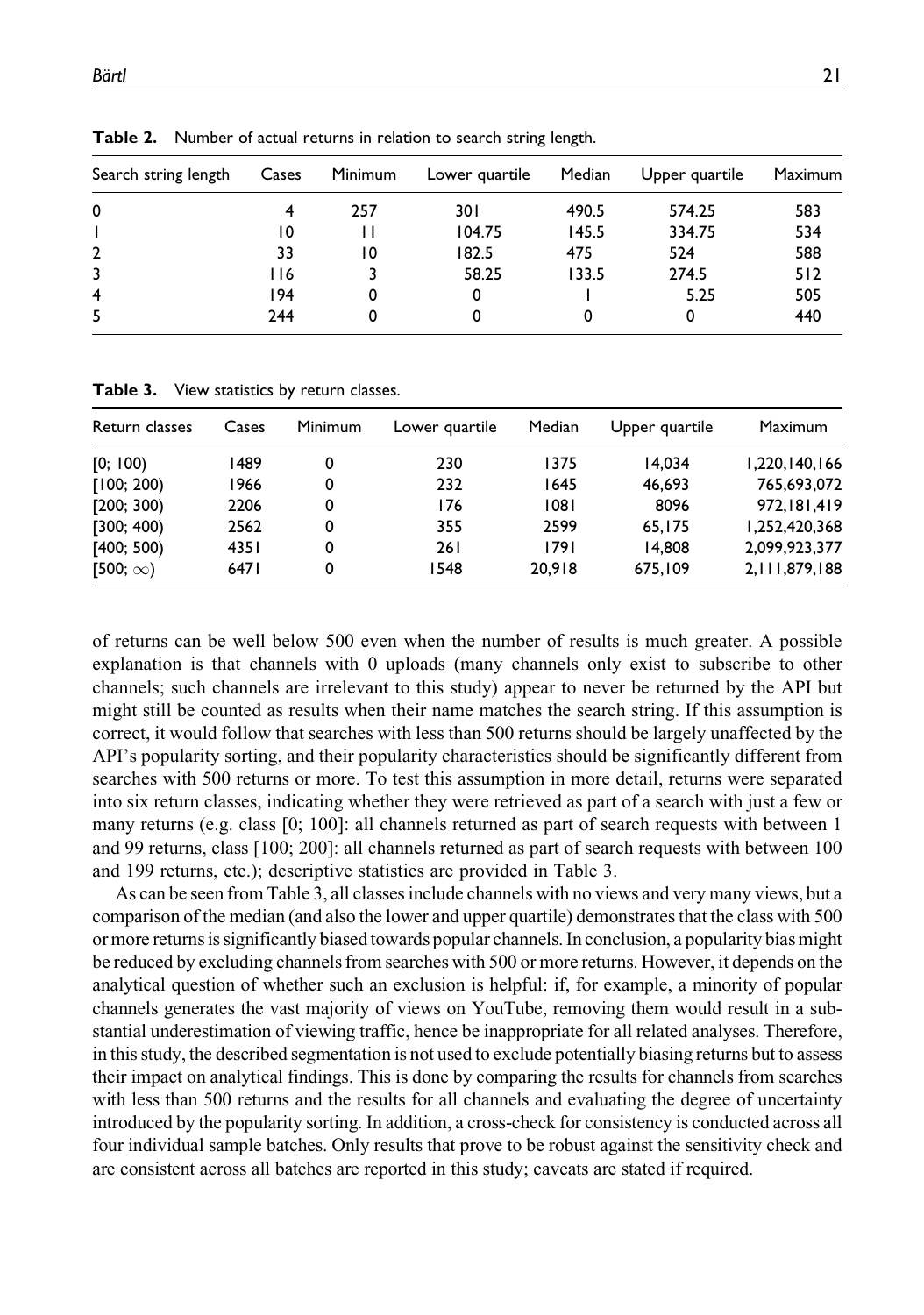While the data collection and cross-checking approach described above should help understand the degree of popularity bias, there is at least one systematic bias that could not be avoided by the sampling process: all search strings are generated from Latin letters and therefore discriminate to some large extent against channels with titles that are solely in Arabic, Cyrillic, Greek, and so on, script. While such channels are not completely excluded from the data set (because zero-, one- and two-letter searches did collect a sizeable number of non-Latin script channels), the extent of that bias is currently unclear.

For those 19,025 channels that are included in the search, the maximum margin of error for all proportion estimates is smaller than 1 percentage point at a 99% confidence level.

### Findings

#### Evolution of channels, uploads and views over time

Currently, 18 different genre-like categories exist on YouTube (Autos & Vehicles, Comedy, Education, Entertainment, Film & Animation, Gaming, How To & Style, Movies, Music, News & Politics, Nonprofits & Activism, People & Blogs, Pets & Animals, Science & Technology, Shows, Sports, Trailers, Travel & Events), from which one needs to be chosen to label both channels and individual videos. In theory, channels and videos can be labelled independently of each other, for example, an Entertainment channel might upload a video and label it as Comedy. However, 75% of all channels have the same category assigned to at least 80% of their videos. Therefore, it seems fair to represent each channel by its mainly used category. This approach is chosen whenever statements about channels are made and is referred to as 'channel category' in the remainder of this article; the term 'video category' will be used to refer to category assignments made to individual videos.

From 2006 to 2009, most channels fall into the Music category, reaching a high in 2009 when more than 20% of all created channels would upload mainly Music videos. Entertainment, People  $\&$ Blogs and Education were also continuously popular among creators during these years. However, from 2010 onwards, the majority of newly created channels were People & Blogs, coming close to 75% in 2016. Gaming started to be the second most channel category in 2012 and has remained in that place ever since. Across all years, Pets & Animals, Autos & Vehicles, Nonprofits & Activism and Travel & Events channels occur the least. Overall, results on channel creation remain stable when potentially biased API responses are removed (see subsection 'Sampling details and biases'), with the exception of People & Blogs channels being around 5 percentage points higher and even more dominant over the rest. Table 4 details estimates of the proportions of channels by the year of their creation; the number of channels in the sample is included for information. For manageability, only values for the six most occurring channel categories are listed in order of their overall frequency from left to right; the remaining 12 categories are summarized into 'Other'. Figure 1 is a visual representation of the evolution of channel categories over time, using 2011 as a baseline of 100%.

Less than  $3\%$  of all channels are News & Politics, but this category has always been extremely active and accounts for 45% of all uploads overall. From 2008 to 2015, the second most uploads were Entertainment, accounting for 12% of all uploads. People & Blogs did not grow nearly as fast in terms of uploads as it did in numbers of channels, but taking all years together, it is the third most active category, accounting for 9% of all uploads. When potentially biased API responses are removed (see subsection 'Sampling details and biases'), the higher proportion of People & Blogs channels in the reduced data set translates into a slightly higher proportion of uploads from that category (almost exactly at the cost of Entertainment and News & Politics), making People &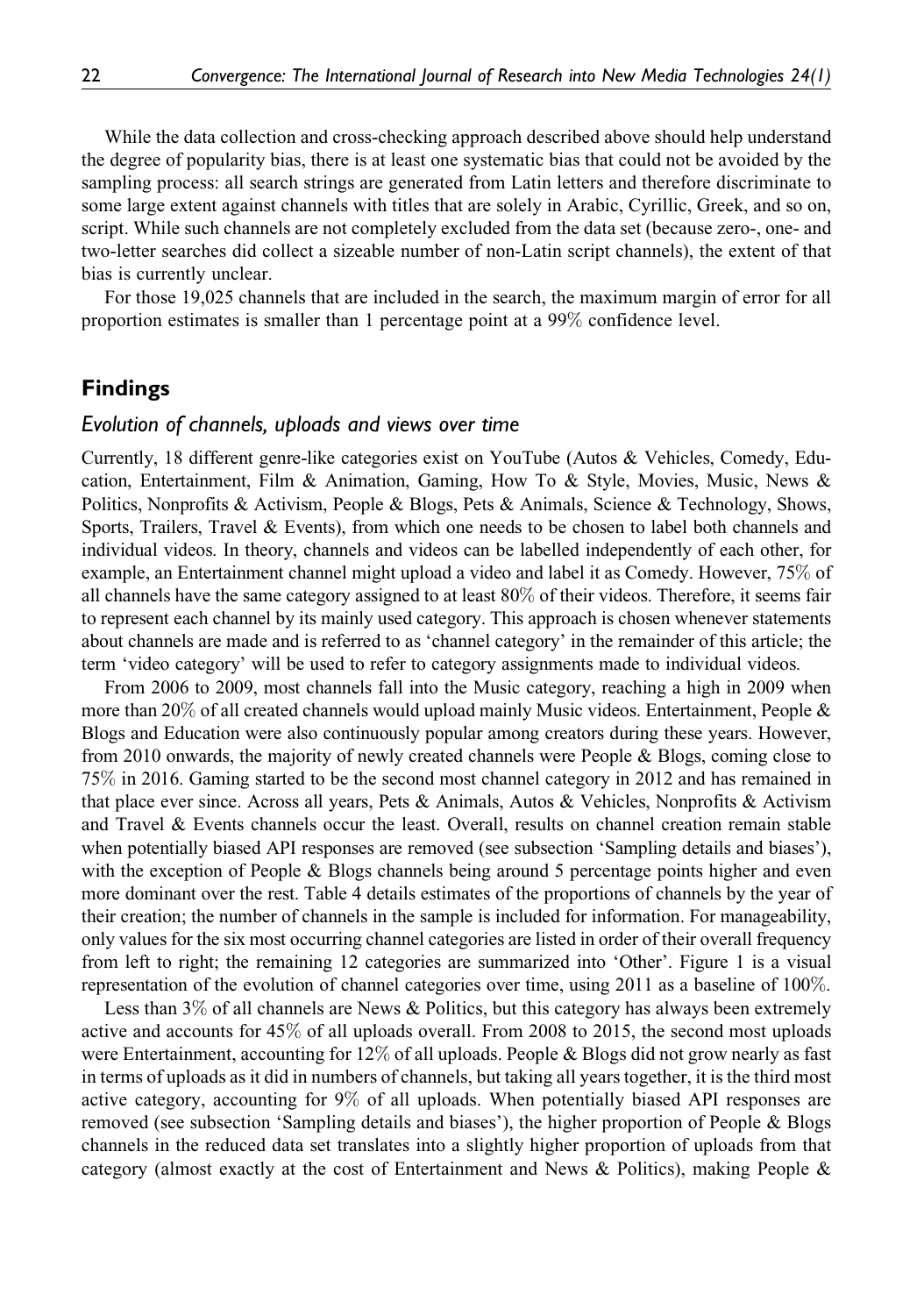|      |                   | Channel category |        |       |                     |           |        |       |  |
|------|-------------------|------------------|--------|-------|---------------------|-----------|--------|-------|--|
| Year | Channels (sample) | People & Blogs   | Gaming |       | Music Entertainment | Education | Sports | Other |  |
| 2006 | 576               | 0.130            | 0.063  | 0.177 | 0.134               | 0.066     | 0.066  | 0.365 |  |
| 2007 | 616               | 0.135            | 0.063  | 0.190 | 0.146               | 0.083     | 0.078  | 0.305 |  |
| 2008 | 664               | 0.107            | 0.057  | 0.190 | 0.120               | 0.128     | 0.075  | 0.322 |  |
| 2009 | 965               | 0.152            | 0.082  | 0.205 | 0.110               | 0.089     | 0.062  | 0.299 |  |
| 2010 | 1089              | 0.178            | 0.078  | 0.164 | 0.113               | 0.103     | 0.059  | 0.305 |  |
| 2011 | 1853              | 0.276            | 0.098  | 0.145 | 0.096               | 0.073     | 0.043  | 0.270 |  |
| 2012 | 1917              | 0.318            | 0.138  | 0.117 | 0.100               | 0.064     | 0.046  | 0.216 |  |
| 2013 | 2380              | 0.411            | 0.147  | 0.106 | 0.080               | 0.048     | 0.043  | 0.166 |  |
| 2014 | 2438              | 0.560            | 0.117  | 0.057 | 0.067               | 0.030     | 0.034  | 0.134 |  |
| 2015 | 3147              | 0.639            | 0.111  | 0.045 | 0.050               | 0.023     | 0.023  | 0.109 |  |
| 2016 | 3437              | 0.739            | 0.117  | 0.022 | 0.038               | 0.013     | 0.013  | 0.058 |  |

Table 4. Channels: Proportions of categories by year of channel creation.



Figure 1. Channels: Proportions of categories by year of channel creation.

Blogs the second most active video provider. However, overall results on upload proportions remain stable and grew on average by 50% each year since 2009. This study's sample properties, taken together with the estimate made by Zhou et al. of 500 million videos by 2011 (Zhou et al., 2011), suggest a total of almost four billion videos on YouTube by the end of 2016.

Table 5 gives estimates of the proportions of video categories by the year of upload for the six most popular categories in order of their frequency; the remaining 12 categories are summarized into 'Other'. The number of uploads in the sample is included for information. Figure 2 is a visual representation of the development of uploads, using 2011 as a baseline of 100%.

In contrast with the supply of uploads, most popular with viewers are Entertainment videos, overall accounting for 24% of all views, followed by Music (17%) and Gaming (13%). However,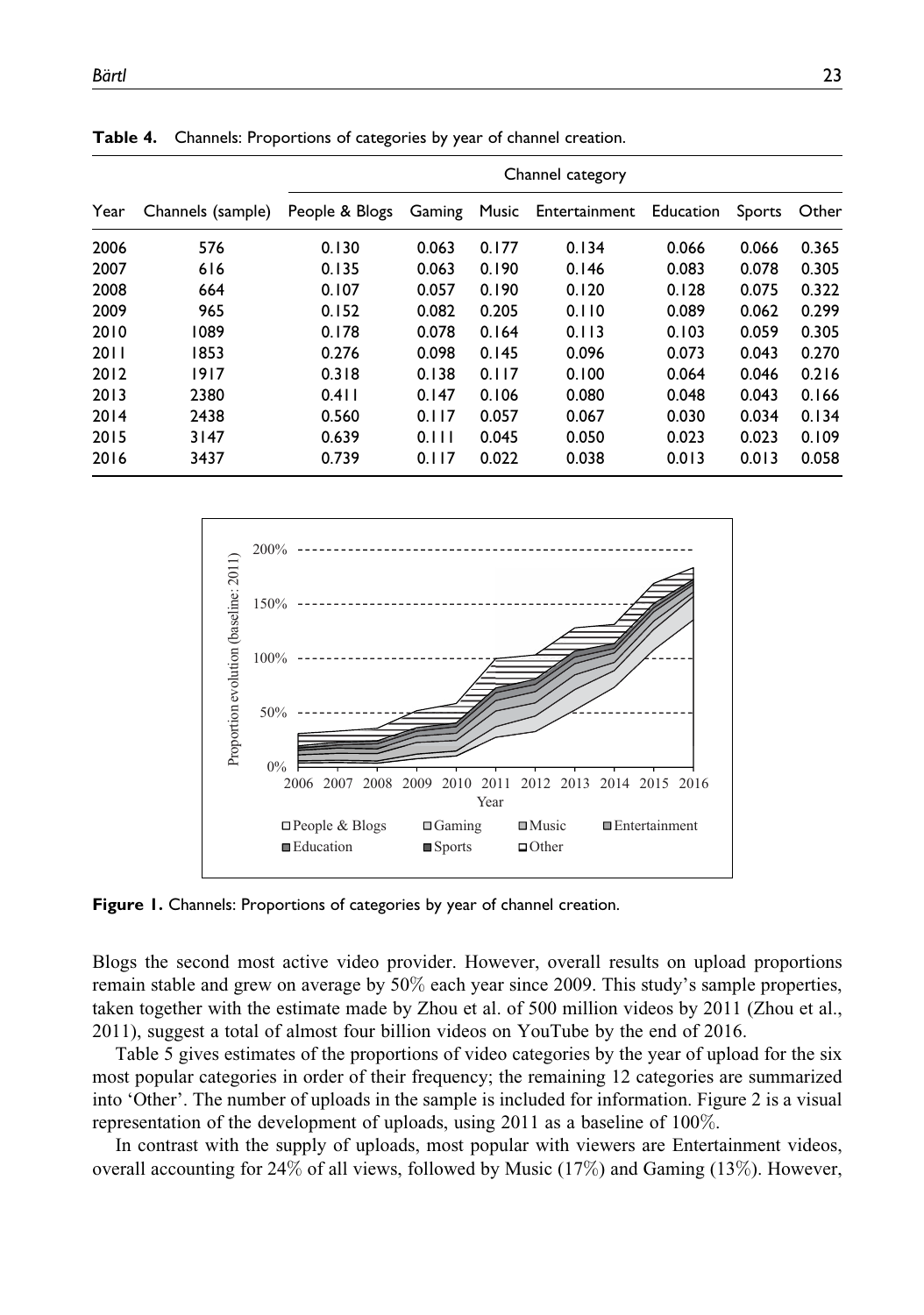|      |                            | Video category            |               |                   |        |           |        |       |  |  |
|------|----------------------------|---------------------------|---------------|-------------------|--------|-----------|--------|-------|--|--|
| Year | <b>Uploads</b><br>(sample) | News &<br><b>Politics</b> | Entertainment | People &<br>Blogs | Gaming | Education | Sports | Other |  |  |
| 2006 | 1704                       | 0.131                     | 0.192         | 0.078             | 0.001  | 0.000     | 0.178  | 0.420 |  |  |
| 2007 | 18.813                     | 0.434                     | 0.106         | 0.108             | 0.000  | 0.020     | 0.133  | 0.200 |  |  |
| 2008 | 58,848                     | 0.496                     | 0.117         | 0.040             | 0.013  | 0.101     | 0.066  | 0.167 |  |  |
| 2009 | 116,881                    | 0.494                     | 0.085         | 0.052             | 0.019  | 0.084     | 0.063  | 0.204 |  |  |
| 2010 | 185.296                    | 0.445                     | 0.097         | 0.056             | 0.042  | 0.097     | 0.051  | 0.212 |  |  |
| 2011 | 318,063                    | 0.476                     | 0.116         | 0.038             | 0.058  | 0.074     | 0.05   | 0.189 |  |  |
| 2012 | 492.935                    | 0.425                     | 0.124         | 0.053             | 0.056  | 0.071     | 0.058  | 0.212 |  |  |
| 2013 | 611.402                    | 0.433                     | 0.113         | 0.058             | 0.069  | 0.068     | 0.044  | 0.216 |  |  |
| 2014 | 1.006.496                  | 0.455                     | 0.182         | 0.075             | 0.060  | 0.047     | 0.034  | 0.146 |  |  |
| 2015 | 1.223.308                  | 0.506                     | 0.110         | 0.104             | 0.068  | 0.038     | 0.037  | 0.138 |  |  |
| 2016 | 1,557,654                  | 0.412                     | 0.108         | 0.140             | 0.079  | 0.044     | 0.066  | 0.150 |  |  |

Table 5. Uploads: Proportions of categories by year of upload.



Figure 2. Uploads: Proportions of categories by year of upload.

looking at years individually, the most viewed category kept changing over time: in 2007 and 2008, News & Politics videos were watched most; in the years 2009, 2011 and 2012, it was Music; and from 2013 onwards, Entertainment became the most viewed category. Gaming started gaining popularity in 2010 and gradually grew year by year to be the second most viewed category in 2015 and 2016. The most popular category in 2010, and in fifth place across all years, is Shows, although this result is based on only 10 highly viewed channels, hence may not be representative for all of YouTube. A removal of potentially biased API responses (see subsection 'Sampling details and biases') changes view proportion estimates only insignificantly. However, for categories with similar view proportions, the order of relevance might change (for example: when potentially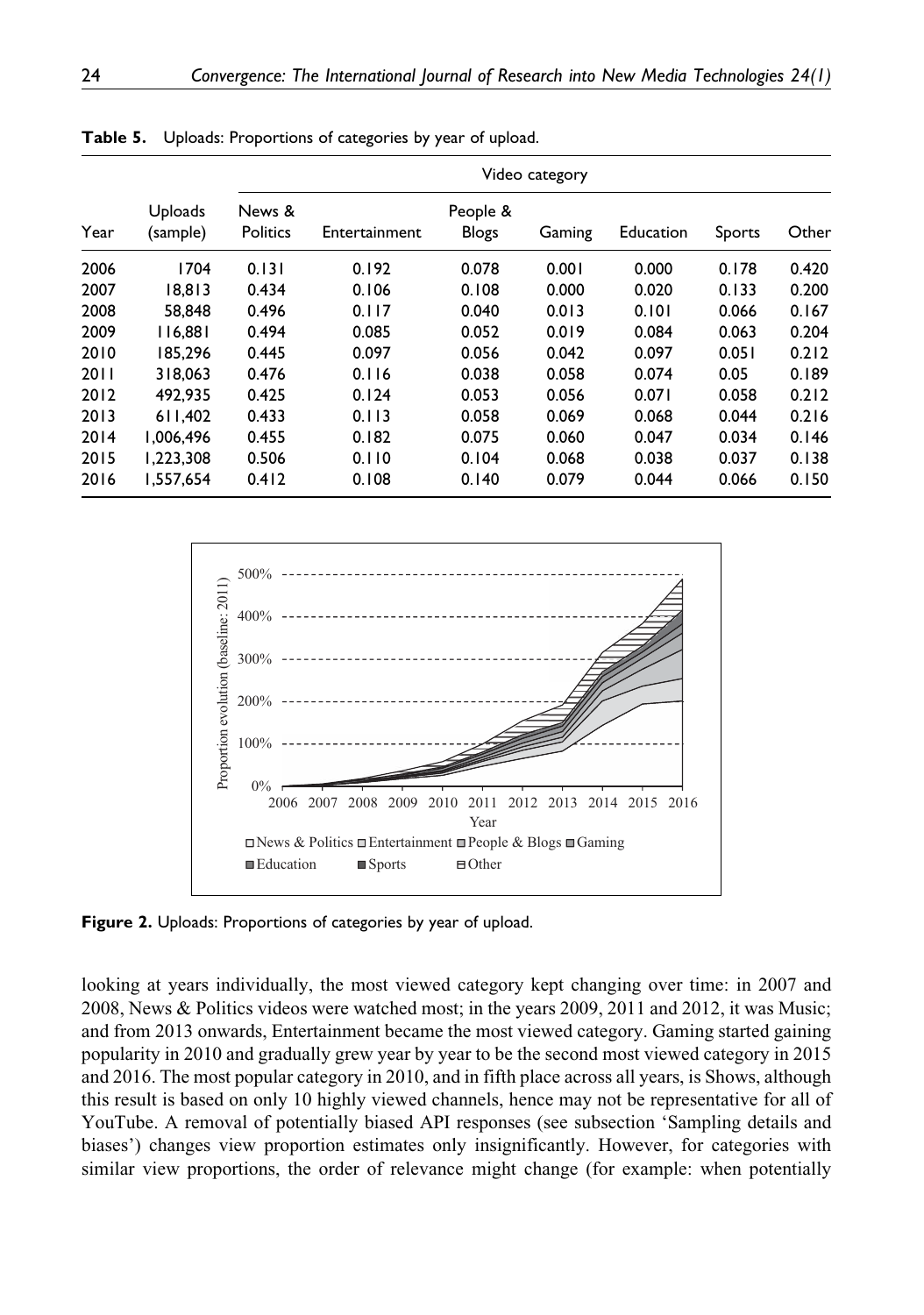|      |                | Video category |       |        |        |       |                |       |  |
|------|----------------|----------------|-------|--------|--------|-------|----------------|-------|--|
| Year | Views (sample) | Entertainment  | Music | Gaming | Comedy | Shows | People & Blogs | Other |  |
| 2006 | 2.87E8         | 0.300          | 0.072 | 0.000  | 0.172  | 0.049 | 0.030          | 0.376 |  |
| 2007 | <b>1.27E9</b>  | 0.150          | 0.116 | 0.001  | 0.169  | 0.076 | 0.056          | 0.433 |  |
| 2008 | 4.15E9         | 0.125          | 0.119 | 0.022  | 0.172  | 0.125 | 0.033          | 0.403 |  |
| 2009 | L.24E10        | 0.069          | 0.494 | 0.033  | 0.084  | 0.101 | 0.013          | 0.205 |  |
| 2010 | <b>I.50E10</b> | 0.114          | 0.126 | 0.059  | 0.085  | 0.412 | 0.016          | 0.188 |  |
| 2011 | <b>I.73E10</b> | 0.195          | 0.227 | 0.089  | 0.098  | 0.134 | 0.025          | 0.234 |  |
| 2012 | 2.95E10        | 0.213          | 0.240 | 0.093  | 0.106  | 0.087 | 0.036          | 0.225 |  |
| 2013 | 4.93E10        | 0.241          | 0.178 | 0.134  | 0.089  | 0.106 | 0.028          | 0.225 |  |
| 2014 | 7.50E10        | 0.266          | 0.196 | 0.138  | 0.101  | 0.056 | 0.039          | 0.203 |  |
| 2015 | 8.56E10        | 0.255          | 0.149 | 0.160  | 0.103  | 0.042 | 0.060          | 0.232 |  |
| 2016 | 8.68E10        | 0.288          | 0.109 | 0.152  | 0.074  | 0.040 | 0.105          | 0.232 |  |

Table 6. Views: Proportions of categories by year of upload



Figure 3. Views: Proportions of categories by year of upload.

biased returns are removed, Entertainment remains the most viewed category, but Music and Gaming swap places to two and three). Table 6 gives estimates of the proportions of views by the video category and year, again displaying values for the six most viewed categories and summarizing the rest into 'Other'; the number of views in the sample is included for information. Figure 3 is a visual representation of the evolution of views, using 2011 as a baseline of 100%.

Taking all categories together, not much difference can be seen between the total number of views for uploads from 2015 and from 2016, although the number of uploads increased by approximately 27% between the 2 years. An explanation for this is that older videos generally tend to have more views, an observation already documented by Borghol et al. (2011). At first glance, this seems to be in conflict with the phenomenon of many videos experiencing their peak of attention a few days after their release (Cha et al., 2009; Crane and Sornette, 2008). However, it is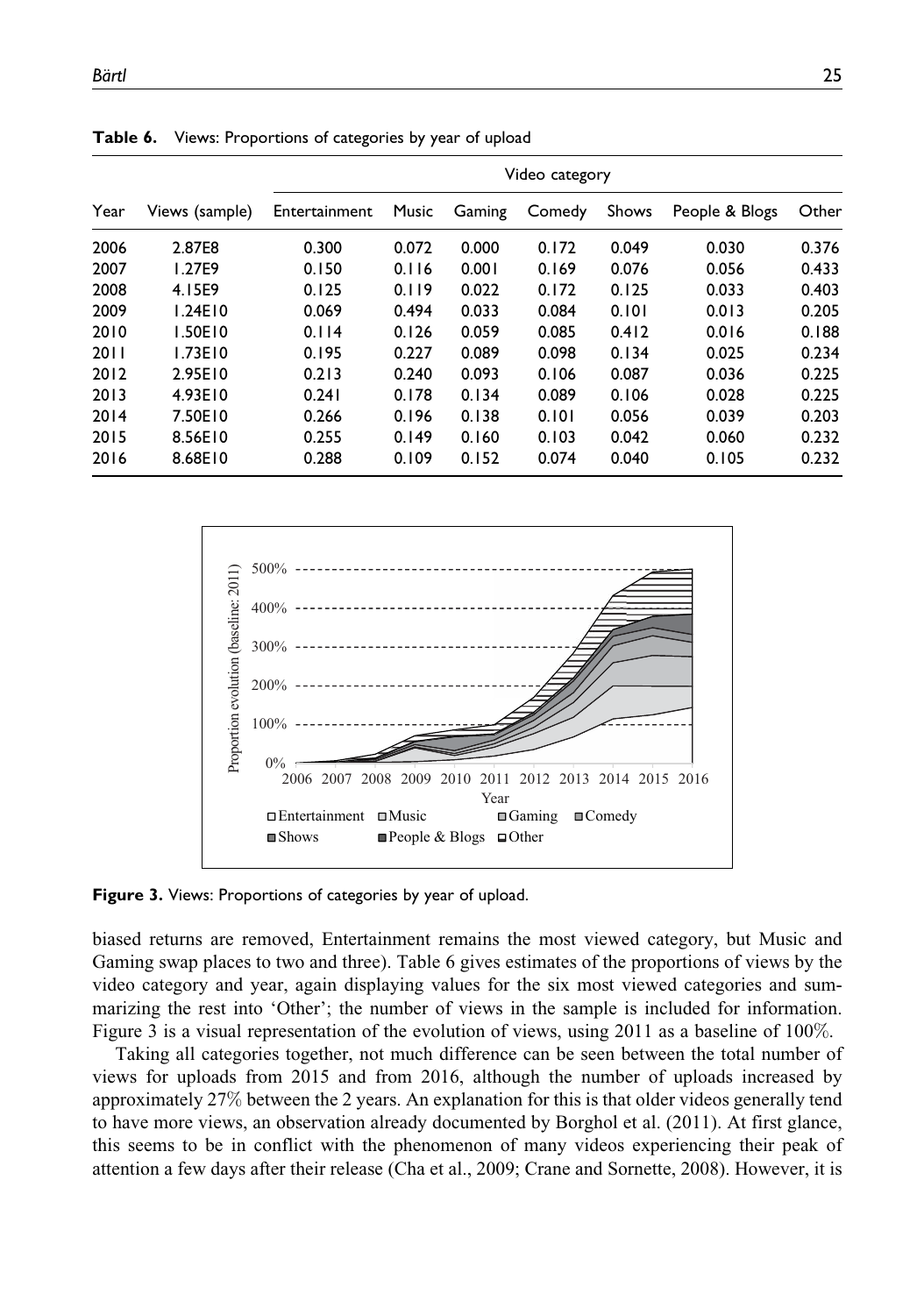

Figure 4. Median of views per upload by year of upload.

not: A long period of low viewing rates can easily outweigh the number of views received during the peak. To further illustrate the relation between a video's age and its total number of views, Figure 4 shows the median number of views per upload by year, starting with 10,262 views for videos from 2006, plummeting quickly and going as low as 89 views for videos from 2016 (meaning that 50% of all videos uploaded in 2016 had a total of 89 views or less at the time when the data were collected).

## Distribution of views among content-providing channels

Figure 4 indicates how little attention most videos receive and can therefore serve as an introduction to an analysis of how views are distributed between channels. To explore this question further, for each year separately, all channels were separated into the 'top 3%' most viewed channels and the rest referred to as 'bottom 97%.' The proportion of uploads were calculated for both the top 3% and bottom 97% segments by year; the same was done for views. It shows that, very consistently, the top 3% most viewed channels upload at least 20% of all videos and receive the vast majority of all views, up to nearly 90% in 2016. Taking all years together, the top 3% most viewed channels account for 28% of all uploads and 85% of all views. Table 7 lists detailed proportions by year; Figure 5 illustrates the relationship between channels, uploads and views using the top 3% to bottom 97% division from 2006 to 2016, again using 2011 as a baseline. However, the annual estimates of the top 3% most viewed channels' dominance over the rest are sensitive to the removal of potentially biased API returns (see subsection 'Sampling details and biases'): Queries with 500 or more returns overestimate the dominance of popular channels in earlier years and underestimate it from 2010 onwards for uploads; the bias is similar but somewhat smaller for views. Consequently, Table 7 and Figure 5 should mainly be seen as a rough indication of the irrelevance of the vast majority of YouTube channels; actual conditions are likely to be more extreme (i.e. the top 3% most viewed channels might account for up to almost 50% of all uploads and 95% of all views).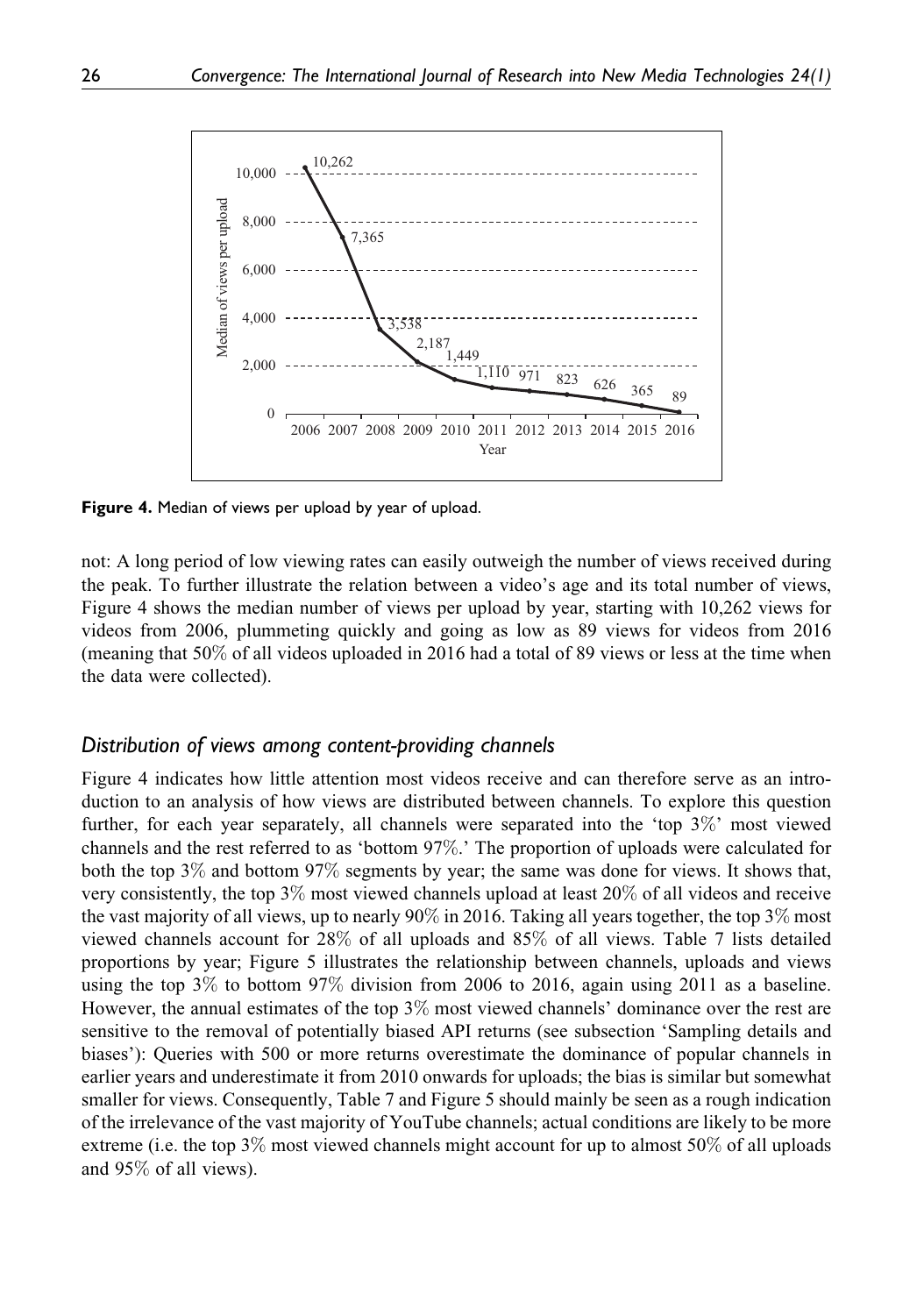|      |                   | <b>Uploads</b> | Views  |            |  |
|------|-------------------|----------------|--------|------------|--|
| Year | Top <sub>3%</sub> | Bottom 97%     | Top 3% | Bottom 97% |  |
| 2006 | 0.272             | 0.728          | 0.638  | 0.362      |  |
| 2007 | 0.455             | 0.545          | 0.649  | 0.351      |  |
| 2008 | 0.545             | 0.455          | 0.785  | 0.215      |  |
| 2009 | 0.384             | 0.616          | 0.873  | 0.127      |  |
| 2010 | 0.332             | 0.668          | 0.845  | 0.155      |  |
| 2011 | 0.293             | 0.707          | 0.799  | 0.201      |  |
| 2012 | 0.270             | 0.730          | 0.816  | 0.184      |  |
| 2013 | 0.281             | 0.719          | 0.835  | 0.165      |  |
| 2014 | 0.286             | 0.714          | 0.843  | 0.157      |  |
| 2015 | 0.212             | 0.788          | 0.856  | 0.144      |  |
| 2016 | 0.286             | 0.714          | 0.898  | 0.102      |  |

Table 7. Upload and view share between the 3% most and the 97% least viewed channels.



Figure 5. 3% of all channels uploaded 28% of all content and received 85% of all views.

Figures 4 and 5 can be seen as a macro-manifestation of the 'rich-get-richer' phenomenon, which has been extensively researched already at the individual video level, pointing at 'previous views' being highly relevant to predict 'future views' (Borghol et al., 2012; Cha et al., 2009; Crane and Sornette, 2008; Szabo and Huberman, 2010). Taken to the aggregate level of channel popularity, this raises questions as to whether it is possible at all for younger channels to attract any relevant viewership.

## Factors impacting a channel's potential to garner significant viewership

Recapping the initial observations of (a) stark contrasts between categories in terms of existing channels, uploads and views; (b) younger videos having a lower number of views; and (c) the vast majority of all views going to a small minority of all existing channels, the final part of this section will inspect the impact of age and category on a channel's probability to move to the top 3\% most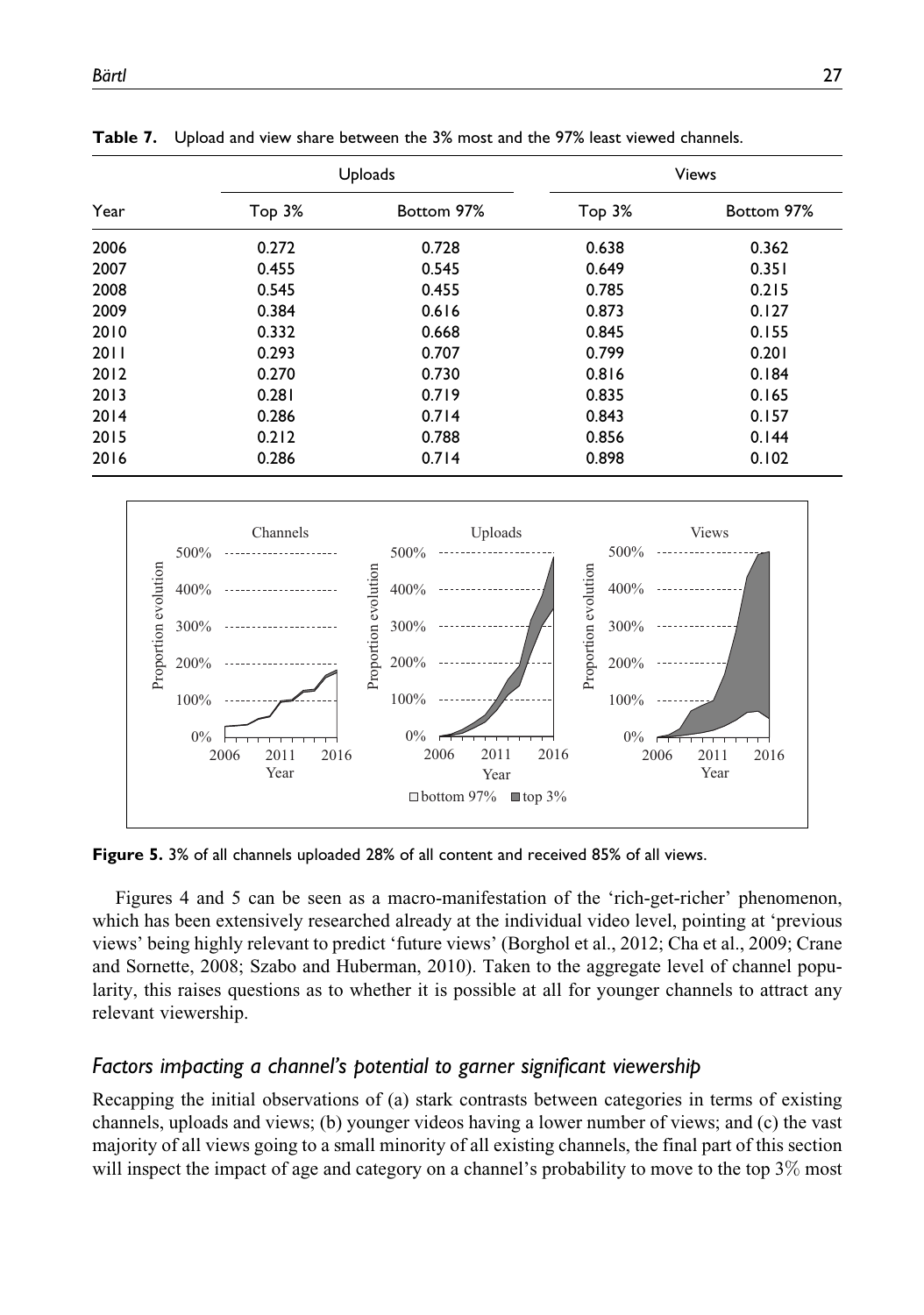|                            | Year     |              |              |                     |          |              |  |
|----------------------------|----------|--------------|--------------|---------------------|----------|--------------|--|
|                            | 2011     | 2012         | 2013         | 2014                | 2015     | 2016         |  |
| Cases                      | 3131     | 4239         | 5557         | 6708                | 8730     | 12,751       |  |
|                            | П        | $\mathsf{L}$ | $\mathbf{I}$ | $\mathsf{I}$        | П        | $\mathsf{L}$ |  |
| $\frac{df}{\chi^2}$        | 50.27    | 59.7         | 97.17        | 128.51              | 215.71   | 445.45       |  |
| Þ                          | 5.60E-07 | I.06E-08     | 6.49E-16     | 3.48E-22            | 4.03E-40 | I.34E-88     |  |
| Channel category           |          |              |              | Success probability |          |              |  |
| Comedy                     | 0.095    | 0.066        | 0.065        | 0.066               | 0.077    | 0.085        |  |
| Entertainment              | 0.054    | 0.054        | 0.059        | 0.069               | 0.084    | 0.093        |  |
| Howto & Style              | 0.059    | 0.070        | 0.068        | 0.050               | 0.045    | 0.078        |  |
| <b>News &amp; Politics</b> | 0.032    | 0.039        | 0.038        | 0.050               | 0.054    | 0.109        |  |
| Gaming                     | 0.037    | 0.048        | 0.055        | 0.058               | 0.055    | 0.056        |  |
| Film & Animation           | 0.030    | 0.028        | 0.021        | 0.039               | 0.035    | 0.045        |  |
| Music                      | 0.034    | 0.034        | 0.036        | 0.028               | 0.033    | 0.037        |  |
| Science & Technology       | 0.019    | 0.026        | 0.032        | 0.030               | 0.031    | 0.045        |  |
| Sports                     | 0.013    | 0.010        | 0.011        | 0.016               | 0.019    | 0.036        |  |
| Education                  | 0.003    | 0.004        | 0.003        | 0.007               | 0.008    | 0.018        |  |
| Nonprofits & Activism      | 0.007    | 0.006        | 0.006        | 0.006               | 0.010    | 0.010        |  |
| People & Blogs             | 0.012    | 0.009        | 0.007        | 0.007               | 0.006    | 0.004        |  |

Table 8. Success probabilities by category and year of activity.

viewed segment. Using 3% as a cut-off point is somewhat arbitrary and was done to highlight the heavy concentration of views on very few channels. However, for clarity, this threshold will be maintained for the following analysis. The flip side of this is that there are an insufficient number of cases for most categories in the years from 2006 to 2010, and for Autos & Vehicles, Pets & Animals, Shows and Travel & Events for most years, to allow for results to be satisfactorily reliable from a statistical viewpoint. Data from 2006 to 2010 and the four aforementioned categories are therefore excluded from all further analysis.

To assess the impact of a channel's category on its success, for each category and year, the number of channels within the top 3% most viewed segment is divided by the number of all channels of that same category (e.g. number of Comedy channels of 2011 in top 3% / number of all Comedy channels of 2011). This proportion is referred to as 'success probability' in the remainder of this article (if chances were even, all categories would always have a probability of 0.03 to become part of the top 3%, but some categories will have better chances than others). The same procedure is repeated for channel age.

The obvious approach to test and indicate the importance of channel age and category would be a logistic regression model. However, a parallel split into several years and categories does not leave a sufficient number of cases in the top 3% segment for the regression to deliver statistically significant results. Instead, a  $\chi^2$  test for independence is employed individually for channel category and age.

Starting with categories, Table 8 lists the test statistics and the probabilities by category and year. 'Cases' refer to the number of active channels in the sample by year; the categories are sorted in order of their likelihood across all considered years.

The odds of Comedy, Entertainment, How To & Style and Gaming to make it to the top  $3\%$ have always been better than average. In 2016, however, News & Politics stands out with a 10.9%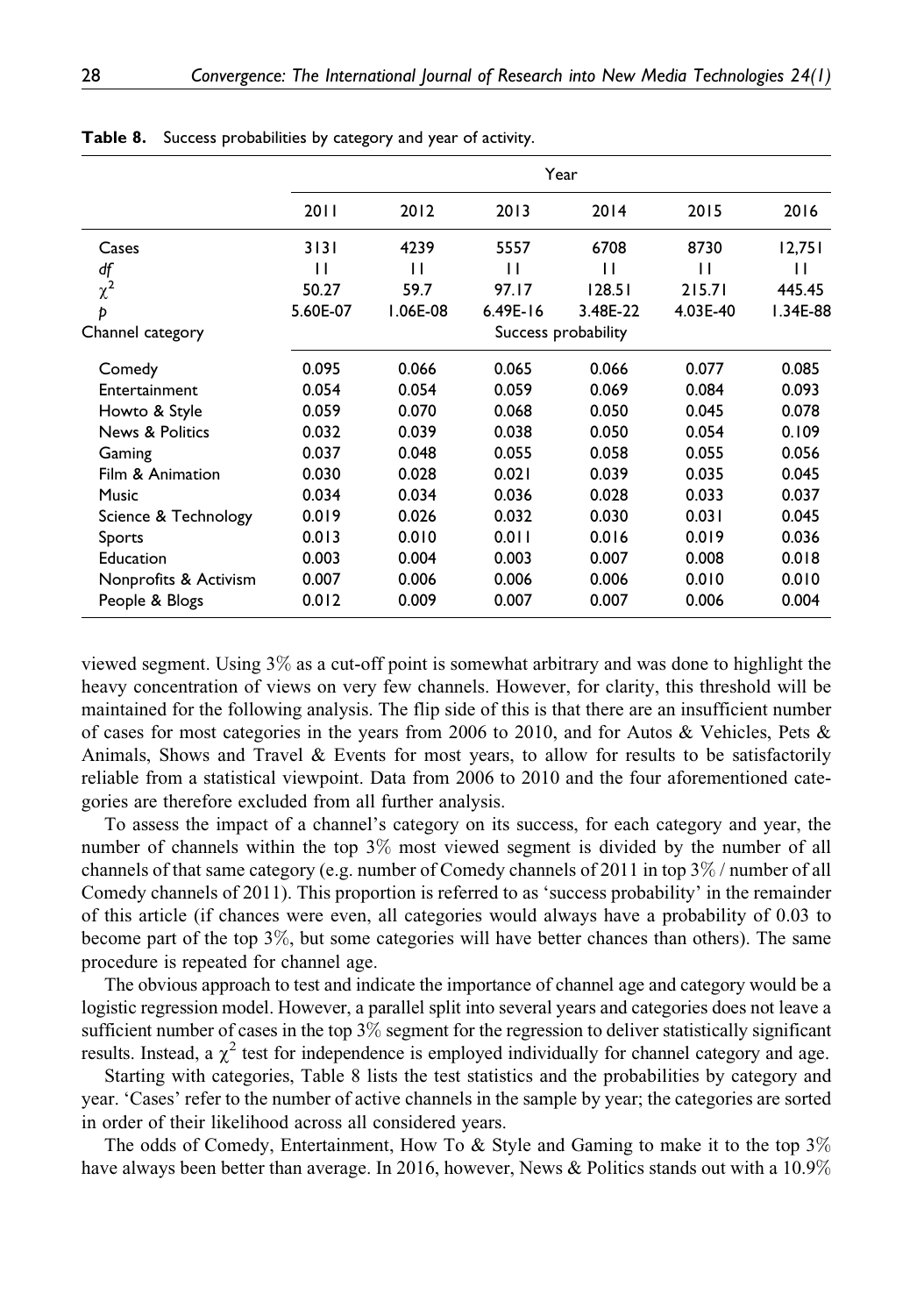|                          | Year       |            |          |                     |          |          |  |  |
|--------------------------|------------|------------|----------|---------------------|----------|----------|--|--|
|                          | 2011       | 2012       | 2013     | 2014                | 2015     | 2016     |  |  |
| Cases                    | 3131       | 4239       | 5557     | 6708                | 8730     | 12,751   |  |  |
|                          | 5          | 6          | 7        | 8                   | 9        | 10       |  |  |
| $\frac{df}{\chi^2}$      | 72.58      | 82.47      | 109.83   | 113.82              | 160.19   | 314.9    |  |  |
| Þ                        | $2.97E-14$ | $1.10E-15$ | 9.96E-21 | $6.23E-21$          | 6.79E-30 | I.I0E-61 |  |  |
| Year of channel creation |            |            |          | Success probability |          |          |  |  |
| 2006                     | 0.097      | 0.103      | 0.102    | 0.089               | 0.093    | 0.120    |  |  |
| 2007                     | 0.027      | 0.035      | 0.034    | 0.056               | 0.059    | 0.071    |  |  |
| 2008                     | 0.042      | 0.044      | 0.047    | 0.051               | 0.052    | 0.068    |  |  |
| 2009                     | 0.030      | 0.026      | 0.030    | 0.050               | 0.058    | 0.077    |  |  |
| 2010                     | 0.017      | 0.031      | 0.054    | 0.055               | 0.060    | 0.080    |  |  |
| 2011                     | 0.008      | 0.018      | 0.028    | 0.028               | 0.035    | 0.046    |  |  |
| 2012                     |            | 0.011      | 0.017    | 0.034               | 0.044    | 0.049    |  |  |
| 2013                     |            |            | 0.006    | 0.014               | 0.026    | 0.031    |  |  |
| 2014                     |            |            |          | 0.004               | 0.014    | 0.020    |  |  |
| 2015                     |            |            |          |                     | 0.003    | 0.015    |  |  |
| 2016                     |            |            |          |                     |          | 0.005    |  |  |

Table 9. Success probabilities by year of channel creation and year of activity.

chance. The chances of Sports, Education, Nonprofits & Activism and People & Blogs are consistently worse than average. Success probabilities appear to be generally insensitive to potentially biased API responses (see subsection 'Sampling details and biases'); by and large, Table 8 can be regarded as giving a fair answer to the question of whether a certain category improves or deteriorates the chances to become successful. Three exceptions to this are Gaming, which goes down to nearly 3% in the reduced data set, and How To & Style and News & Politics, which seem to have even better chances to become successful.

The descriptive statistics presented on video age and views point to a strong advantage for older videos. To explore the relationship between channel age and views, the approach used to test the impact of category on success probability is repeated for channels, using the year of channel creation as independent variable; the results are presented in Table 9.

As expected, older channels, with few minor exceptions in some years, do have a higher probability to belong to the top 3% most viewed channels; the results are statistically significant in all years. The data should not be misread, though, as most successful channels are old. Because there are many more younger channels than older ones, many channels within the top 3% are from relatively recent years. For example, in 2016, 33% of the successful channels were from 2013 or younger. However, given the competition from an exponentially increasing number of channels, it becomes more and more difficult to be successful against the peer age, hence the success probability wanes quickly. Also of note, there has always been a small chance for young channels to become successful quickly: Throughout all years, there were some channels making it to the top 3% within their first year of existence.

A removal of potentially biased API responses (see subsection 'Sampling details and biases') results in channels from 2007 appearing to have the greatest advantage; otherwise, results remain relatively stable.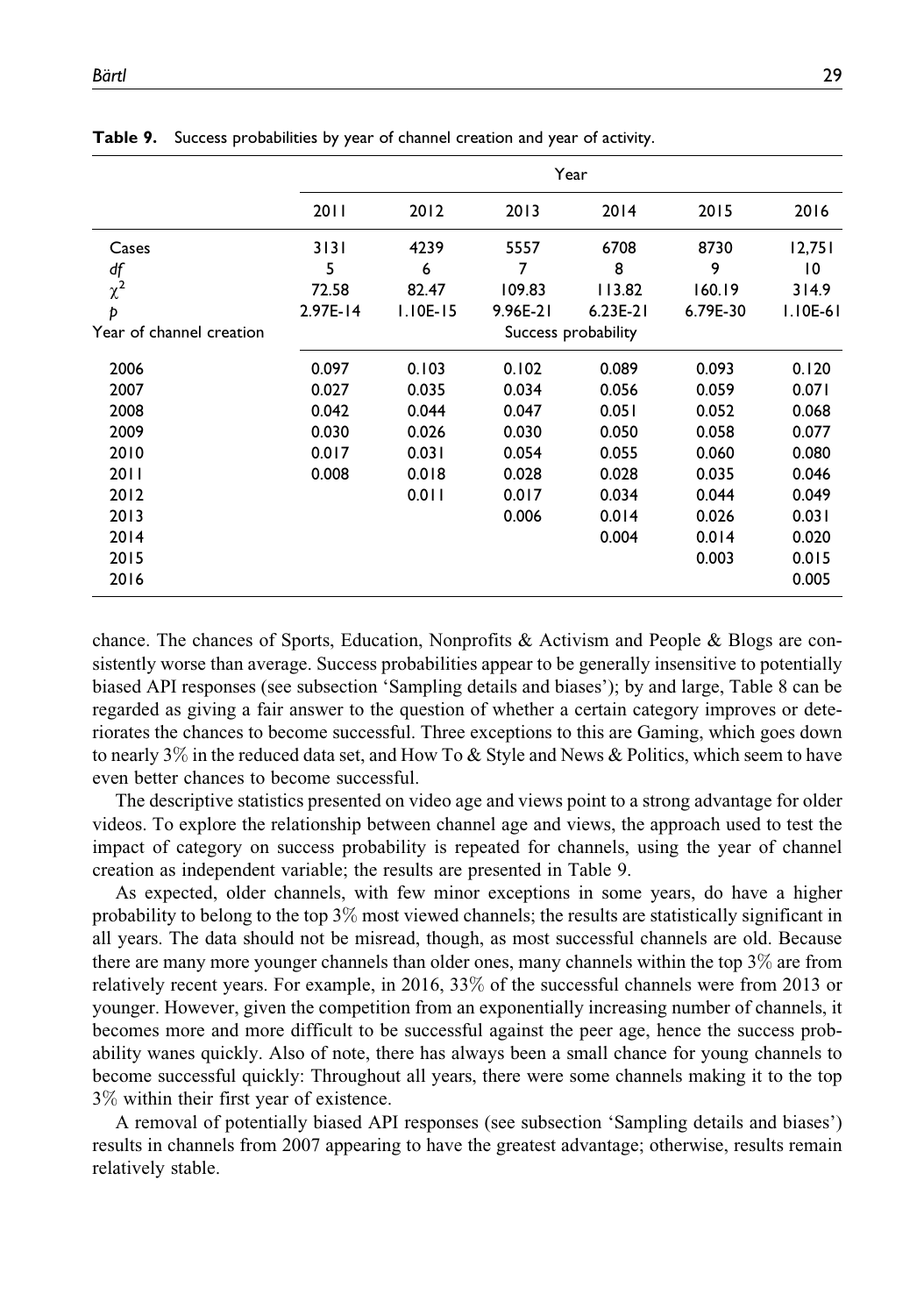In summary, the considerable concentration of a majority of views on a minority of videos identified several years ago by Cha et al. (2009) and, to some extent, also Crane and Sornette (2008), still holds true and can also be observed at the level of YouTube channels. Both channel category and channel age are statistically significant predictors of a channel's annual size of viewership, with an advantage for older channels and for channels that mainly upload Comedy, Entertainment and How To & Style videos.

## Conclusion and discussion

One of the key observations presented in this article is the overwhelming dominance of very few channels over the rest of content on YouTube. The findings of this study provide strong indications that this macro-manifestation of the rich-get-richer phenomenon can be linked to two of probably three factors, namely (a) general processes of growth and sharing of information (Crane and Sornette, 2008) and (b) a mismatch between supply and demand of content. Firstly, it is normal for videos or channels that have already been viewed by many to get more new views, simply because they have a greater sharing base. As channels and videos collect more views in the course of their lifetime, there is always a possibility to gather a critical mass of attention, but for most, it will take long and a lot of patience. Secondly, an overwhelming growth of, for example, People & Blogs channels against a moderate consumer interest creates an increasing mismatch between demand and supply and will naturally leave many channels with very few views. It is therefore not surprising that the channel category is a highly significant predictor of channel success. The data show that there has always been some space for newcomers to become successful quickly in categories with an expedient demand–supply ratio. A preliminary review of the channels from 2016 that made it to the top 3% within their first year of existence indicates a mix of UGC and professionally produced videos, but this needs more analysis. However, it does give hope that YouTube's 'broadcast yourself' rhetoric is not a complete fiction. A third factor (c), which probably accelerates the convergence of views towards a few content providers, is YouTube's search and recommendation algorithms and video promotion sales (Kim, 2012; Zhou et al., 2011). That third factor is in the hands of YouTube and could be adjusted to help steer the platform at least somewhat towards a social networking ideal, improve the chances of young content providers to build a worthwhile viewership and thereby help keep the production of UGC interesting.

A second takeaway from this study and its comparison with the existing work is that analytical findings from social media data can differ dramatically, depending on the data collection method, the time frame covered and the analytical approach. High variety and high velocity are well-known properties of big data, and small variations in analytical parameters can lead to very different results. However, the data are in large part a reflection of human behaviour, therefore high variety and high velocity may be properties of society, too, and should therefore be studied with care. In that context, finding the right level of aggregation instead of fine-tuning, as suggested by Borghol et al. (2012), might be a good approach to exploit social media data to help draw large-scale maps of where society is headed. However, this needs subject matter expertise, corroborating observations and narrative, as looking at numbers of uploads, views, likes or view durations can hardly tell the full story. Nevertheless, it is hoped that media researchers find the high-level view of the platform provided by this study a useful input in the effort to understand the fascinating medium that is YouTube.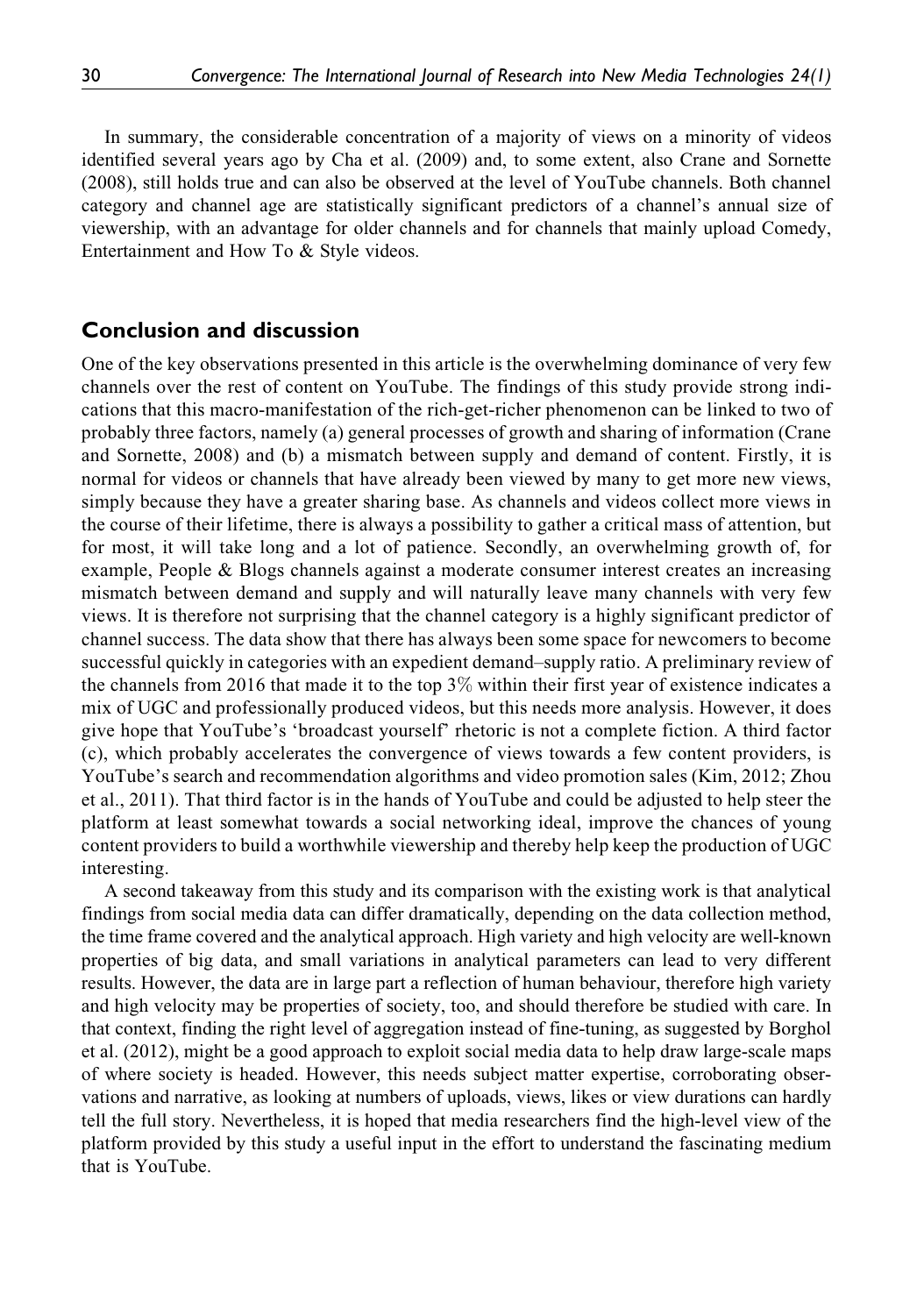#### Supplementary material

Supplementary material for this article is available online at [https://elearning.hs-offenburg.de/](https://elearning.hs-offenburg.de/moodle/course/view.php?id=3776) [moodle/course/view.php?id](https://elearning.hs-offenburg.de/moodle/course/view.php?id=3776)=[3776](https://elearning.hs-offenburg.de/moodle/course/view.php?id=3776) Password: YouTube-Conv2018.

#### **References**

- Berg M (2016) The highest-paid YouTube stars 2016: pewdiepie remains no. 1 with \$15 million. In: Forbes, 5 December 2016. Available at: [http://www.forbes.com/sites/maddieberg/2016/12/05/the-highest-paid-you](http://www.forbes.com/sites/maddieberg/2016/12/05/the-highest-paid-youtube-stars-2016-pewdiepie-remains-no-1-with-15-million/#6b45b38f6b0f) [tube-stars-2016-pewdiepie-remains-no-1-with-15-million/#6b45b38f6b0f](http://www.forbes.com/sites/maddieberg/2016/12/05/the-highest-paid-youtube-stars-2016-pewdiepie-remains-no-1-with-15-million/#6b45b38f6b0f) (accessed 23 August 2017).
- Borghol Y, Ardon S, Carlsson N, et al. (2012) The Untold Story of the Clones: Content-Agnostic Factors that Impact Youtube Video Popularity. In: Proceedings of the 18th ACM SIGKDD International Conference on Knowledge Discovery and Data Mining, Beijing, China, 12–16 August 2012, pp 1186–1194. New York: ACM.
- Borghol Y, Mitra S, Ardon S, et al. (2011) Characterizing and modelling popularity of user-generated videos. Performance Evaluation 68(11): 1037–1055.
- Brodersen A, Scellato S, and Wattenhofer M (2012) YouTube Around the World: Geographic Popularity of Videos. In: Proceedings of the 21st International Conference on World Wide Web, Lyon, France, 16–20 April 2012, pp. 241–250. New York: ACM.
- Burgess J and Green J (2009) The Entrepreneurial Vlogger: Participatory Culture Beyond the Professional-Amateur Divide. In: Snickars P and Vonderau P (eds) The YouTube Reader. Stockholm: National Library of Sweden, pp. 89–107.
- Cha M, Kwak H, Rodriguez P, et al. (2009) Analyzing the video popularity characteristics of large-scale user generated content systems. Transaction on Networking 17(5): 1357–1370. New York: ACM
- Che X, Ip B, and Lin L (2015) A Survey of Current YouTube Video Characteristics. IEEE Multimedia 22(2): 56–63.
- Cheng X (2013) Understanding the characteristics of internet short video sharing: a youtube-based measurement study. Transactions on Multimedia 15(3): 1184–1194.
- Cheng X, Dale C, and Liu J (2008) Statistics and Social Network of YouTube Videos. In: Proceedings of the 16th International Workshop on Quality of Service, Enschede, Netherlands, 2–4 June 2008, pp. 229–238. New York: IEEE.
- Crane R and Sornette D (2008) Robust dynamic classes revealed by measuring the response function of a social system. Proceedings of the National Academy of Sciences 105(41): 15649–15653.
- Cunningham S, Craig D, and Silver J (2016) YouTube, multichannel networks and the accelerated evolution of the new screen ecology. Convergence 22(4): 376–391.
- Figueiredo F, Benevenuto F, and Almeida JM (2011) The Tube over Time: Characterizing Popularity Growth of YouTube Videos. In: Proceedings of the fourth ACM international conference on Web search and data mining, Hong Kong, China, 9–12 February 2011, pp.745–754. New York: ACM.
- Kim J (2012) The institutionalization of YouTube: From user-generated content to professionally generated content. Media, Culture & Society 34(1): 53–67.
- Kruitbosch G and Nack F (2008) Broadcast yourself on YouTube: Really? In: Proceedings of the 3 rd ACM International Workshop on Human-Centered Computing, Vancouver, British Columbia, Canada, 31–31 October 2008, pp. 7–10. New York: ACM.
- Liikkanen LA and Salovaara A (2015) Music on YouTube: User engagement with traditional, userappropriated and derivative videos. Computers in Human Behavior 50: 108–124.
- Lobato R (2016) The cultural logic of digital intermediaries: YouTube multichannel networks. Convergence 22(4): 348–360.
- Pinto H, Almeida JM, and Goncalves MA (2013) Using Early View Patterns to Predict the Popularity of YouTube Videos. In: Proceedings of the sixth ACM International Conference on Web Search and Data Mining, Rome, Italy, 4–8 February 2013, pp. 365–374. New York: ACM.
- Szabo G and Huberman BA (2010) Predicting the Popularity of Online Content. Communications of the ACM 53(8): 80–88.